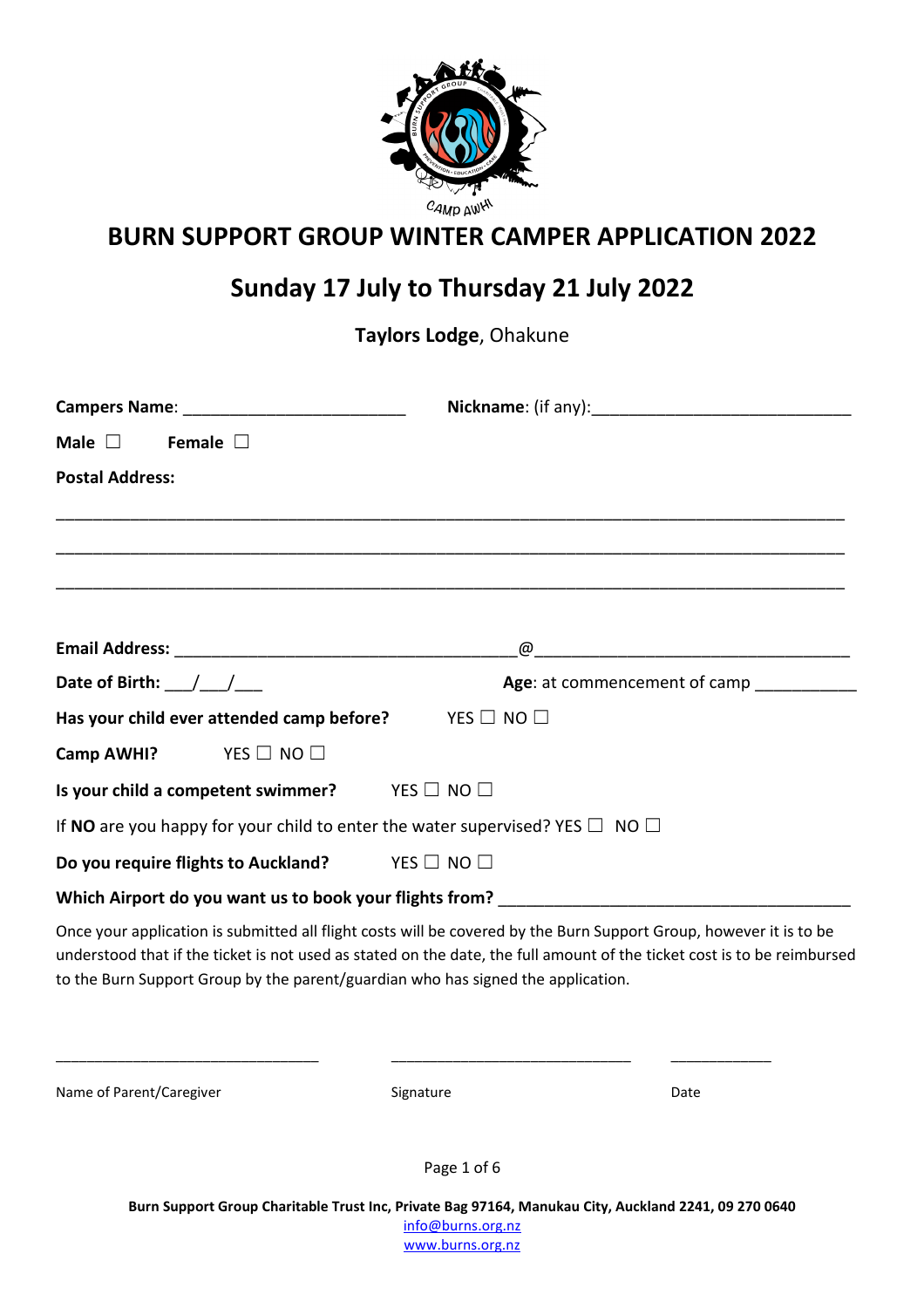

#### CONTACT DETAILS:

| Name of Parent or Guardian: |                |  |  |  |
|-----------------------------|----------------|--|--|--|
| <b>Home Phone Number:</b>   | $\overline{a}$ |  |  |  |
| Work:                       |                |  |  |  |
| <b>Mobile:</b>              |                |  |  |  |
|                             |                |  |  |  |
| <b>EMERGENCY CONTACT:</b>   |                |  |  |  |

| Name:                |  |
|----------------------|--|
| <b>Phone Number:</b> |  |

#### EMERGENCY TREATMENT RELEASE:

I hereby authorise the medical personnel chosen by the Burn Support Group Charitable Trust to secure and administer treatment for my child in the event of a medical emergency.

This treatment may include, but may not be limited to: X-Rays, routine tests and other necessary treatment or special transportation.

### Parent/Guardian

Signature: \_\_\_\_\_\_\_\_\_\_\_\_\_\_\_\_\_\_\_\_\_\_\_\_\_\_\_\_\_\_\_\_\_\_\_\_\_\_\_\_\_\_\_\_\_\_\_

Date:  $/$  /

T-shirt size (circle one) XXL, XL, Large, Medium, Small

Transport details and gear list will be forwarded to you with confirmation of your child's acceptance.

Page 2 of 6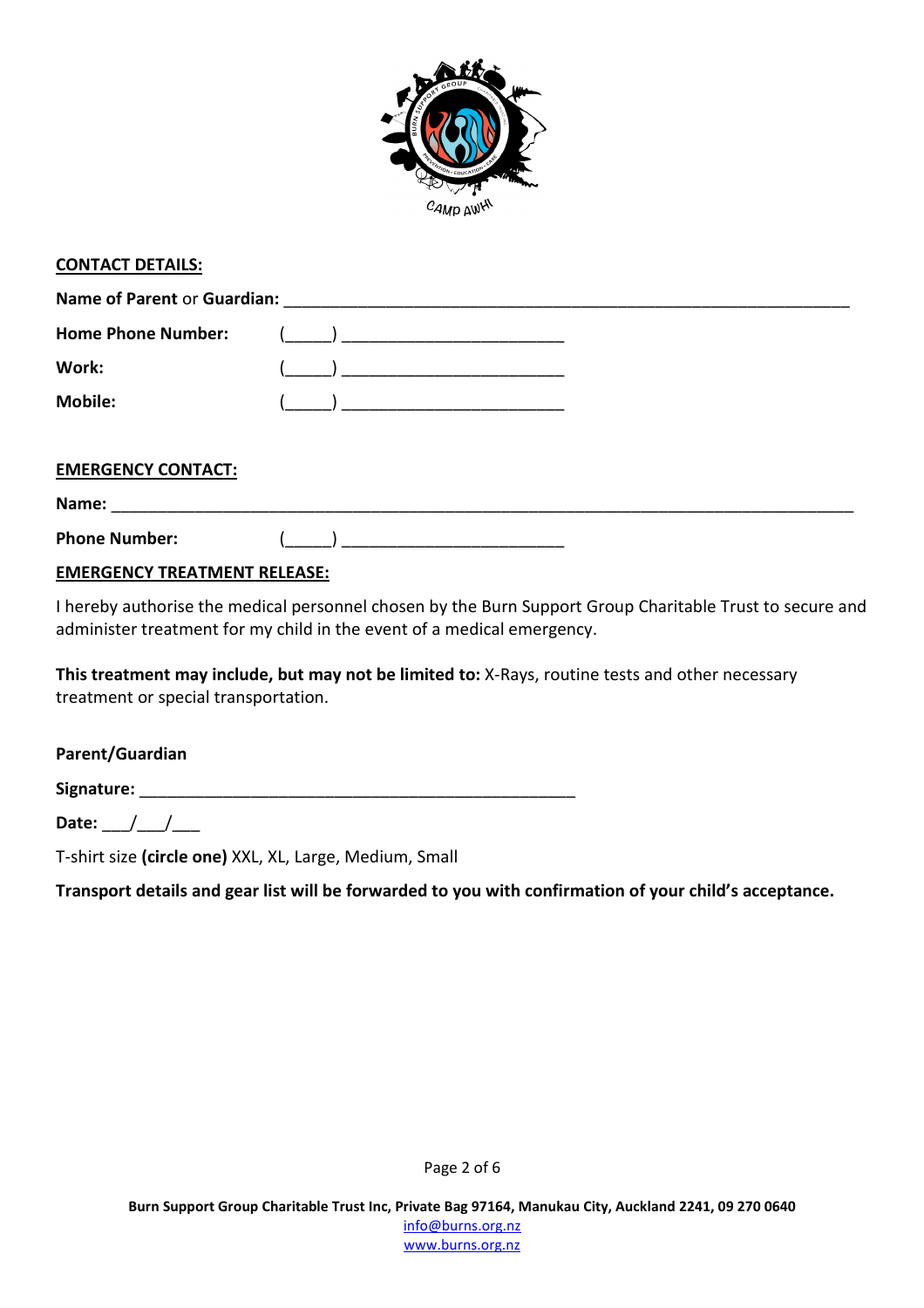

## HEALTH CARE INFORMATION

| Campers Name:                                                                                                                                                          |  |  |  |  |
|------------------------------------------------------------------------------------------------------------------------------------------------------------------------|--|--|--|--|
| Date of Burn Injury: $\frac{1}{\sqrt{1-\frac{1}{2}}}$                                                                                                                  |  |  |  |  |
| Age when Burned: _____                                                                                                                                                 |  |  |  |  |
| Percentage of body burned ____%                                                                                                                                        |  |  |  |  |
| Are burns visible: YES $\Box$ NO $\Box$                                                                                                                                |  |  |  |  |
|                                                                                                                                                                        |  |  |  |  |
| Does your child have any physical or mental limitations, particular fears or nervous habits that we should<br>NO $\Box$ If YES $\Box$ , what are they?<br>be aware of? |  |  |  |  |
|                                                                                                                                                                        |  |  |  |  |
| Will your child be wearing pressure garments at the time of camp?<br>NO $\Box$ If YES $\Box$ , which pieces?                                                           |  |  |  |  |
| Can they put them on unaided?<br>YES $\Box$ NO $\Box$                                                                                                                  |  |  |  |  |
| Will your child be wearing a dressing at the time of camp?<br>YES $\Box$ NO $\Box$<br>If so, please send enough for the duration of camp.                              |  |  |  |  |
| Does your child require a special diet? YES $\Box$ NO $\Box$<br>If so, please provide details: (attach a separate sheet if more room is needed)                        |  |  |  |  |
| Does your child suffer from any allergies? YES $\Box$ NO $\Box$<br>If so, please list them (attach a separate sheet if more room is needed)                            |  |  |  |  |
| How does the allergy affect your child?                                                                                                                                |  |  |  |  |
| How is your child treated for this allergy?                                                                                                                            |  |  |  |  |
|                                                                                                                                                                        |  |  |  |  |

Page 3 of 6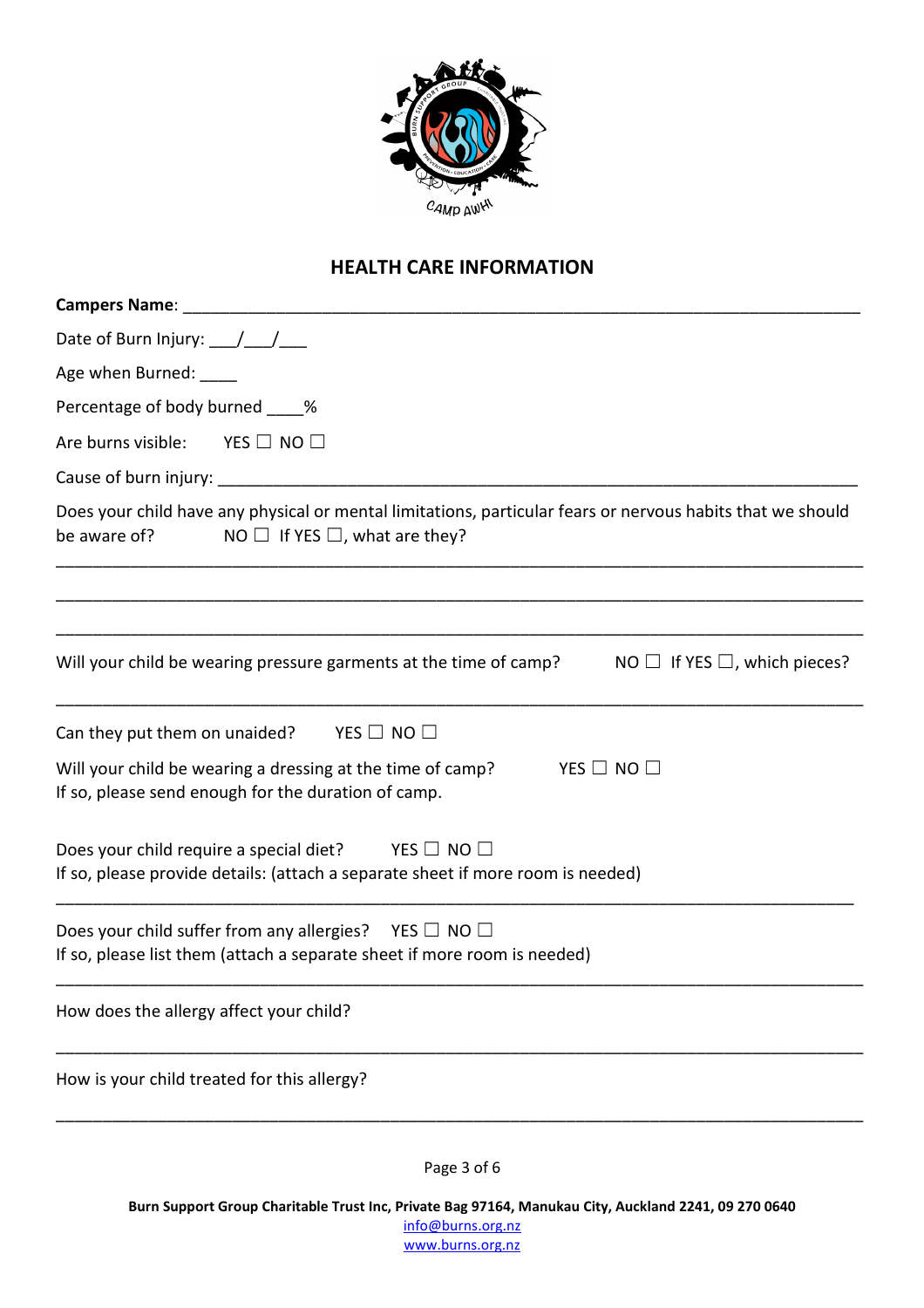

| Does your child take any medication?  | $NO \square$ YES $\square$ If yes please fill out the following: |
|---------------------------------------|------------------------------------------------------------------|
| Name of medication:                   |                                                                  |
| When does child take this medication? |                                                                  |
| Dosage amount:                        |                                                                  |
| Special Instructions:                 |                                                                  |
| Name of medication:                   |                                                                  |
| When does child take this medication? |                                                                  |
| Dosage amount:                        |                                                                  |
| Special Instructions:                 |                                                                  |

# Can't wait to see you at camp  $\odot$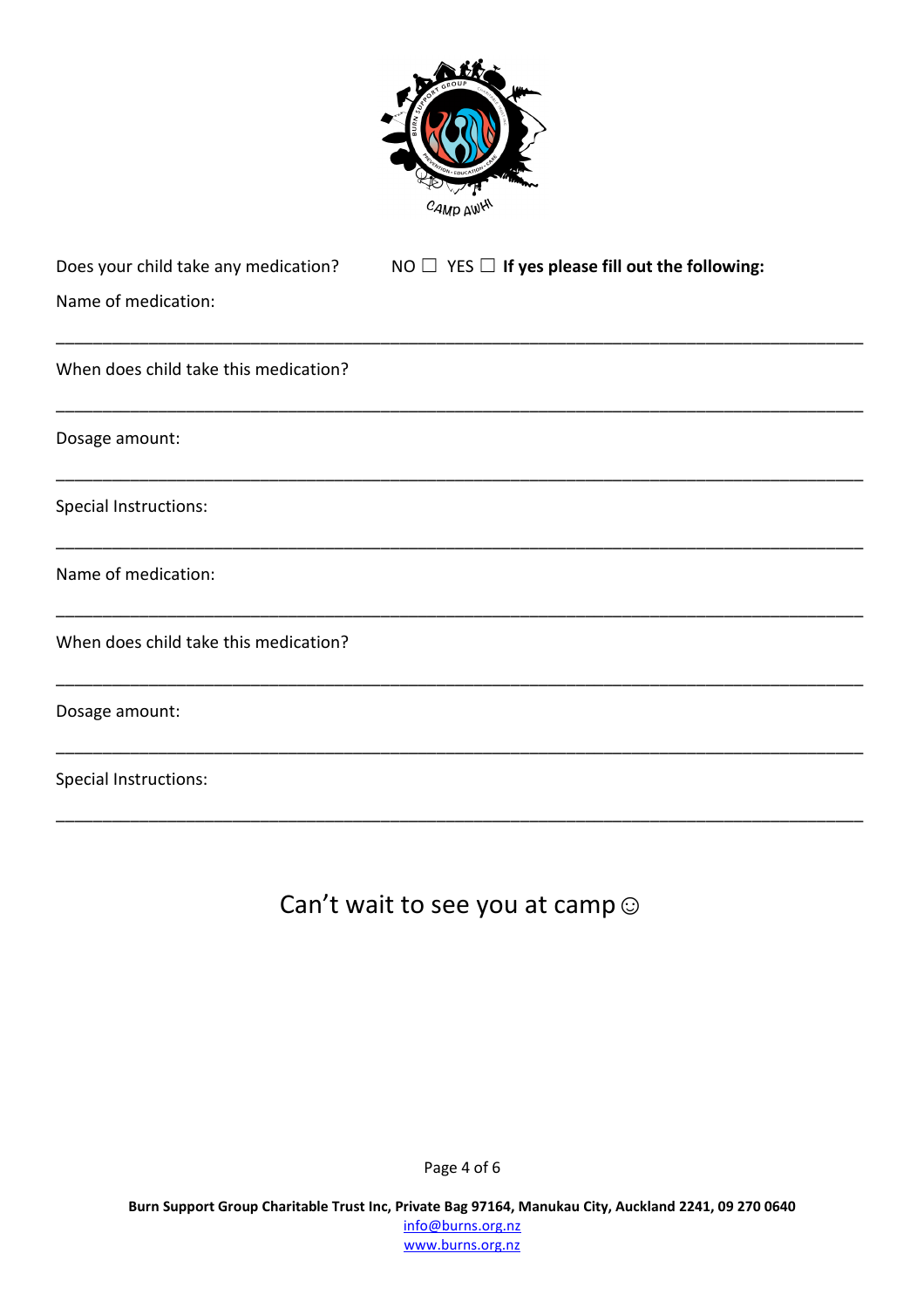

### PERMISSION SLIP FOR PHOTOS OF YOUR CHILD

Burn Support Group Charitable Trust Inc, would like your permission to use your child's pictures on our website, in our newsletter or on our bulletin board.

We will never sell these pictures; we will use them exclusively for Burn Support Group Charitable Trust purposes.

Please take a moment to let us know your preferences regarding our use of photos of your children: YES □ I grant you permission to use photos of my child on Burn Support Group Charitable Trust Inc website, Bulletin board and/or newsletter.

\_\_\_\_\_\_\_\_\_\_\_\_\_\_\_\_\_\_\_\_\_\_\_\_\_\_\_\_\_\_\_\_\_\_\_\_\_\_\_\_\_\_\_\_\_\_\_\_\_\_\_\_\_\_\_\_\_\_\_\_\_\_\_\_\_\_\_\_\_\_\_\_\_\_\_\_\_\_\_\_\_\_\_\_\_\_\_

\_\_\_\_\_\_\_\_\_\_\_\_\_\_\_\_\_\_\_\_\_\_\_\_\_\_\_\_\_\_\_\_\_\_\_\_\_\_\_\_\_\_\_\_\_\_\_\_\_\_\_\_\_\_\_\_\_\_\_\_\_\_\_\_\_\_\_\_\_\_\_\_\_\_\_\_\_\_\_\_\_\_\_\_\_\_\_

\_\_\_\_\_\_\_\_\_\_\_\_\_\_\_\_\_\_\_\_\_\_\_\_\_\_\_\_\_\_\_\_\_\_\_\_\_\_\_\_\_\_\_\_\_\_\_\_\_\_\_\_\_\_\_\_\_\_\_\_\_\_\_\_\_\_\_\_\_\_\_\_\_\_\_\_\_\_\_\_\_\_\_\_\_\_\_

-- OR --

 $NO \Box$  Please do NOT take or use any photos of my child

Campers Name: (PLEASE PRINT):

Parent/Guardian's Name: (PLEASE PRINT):

### Parent/Guardian's Signature:

Date:  $/$  /

Page 5 of 6